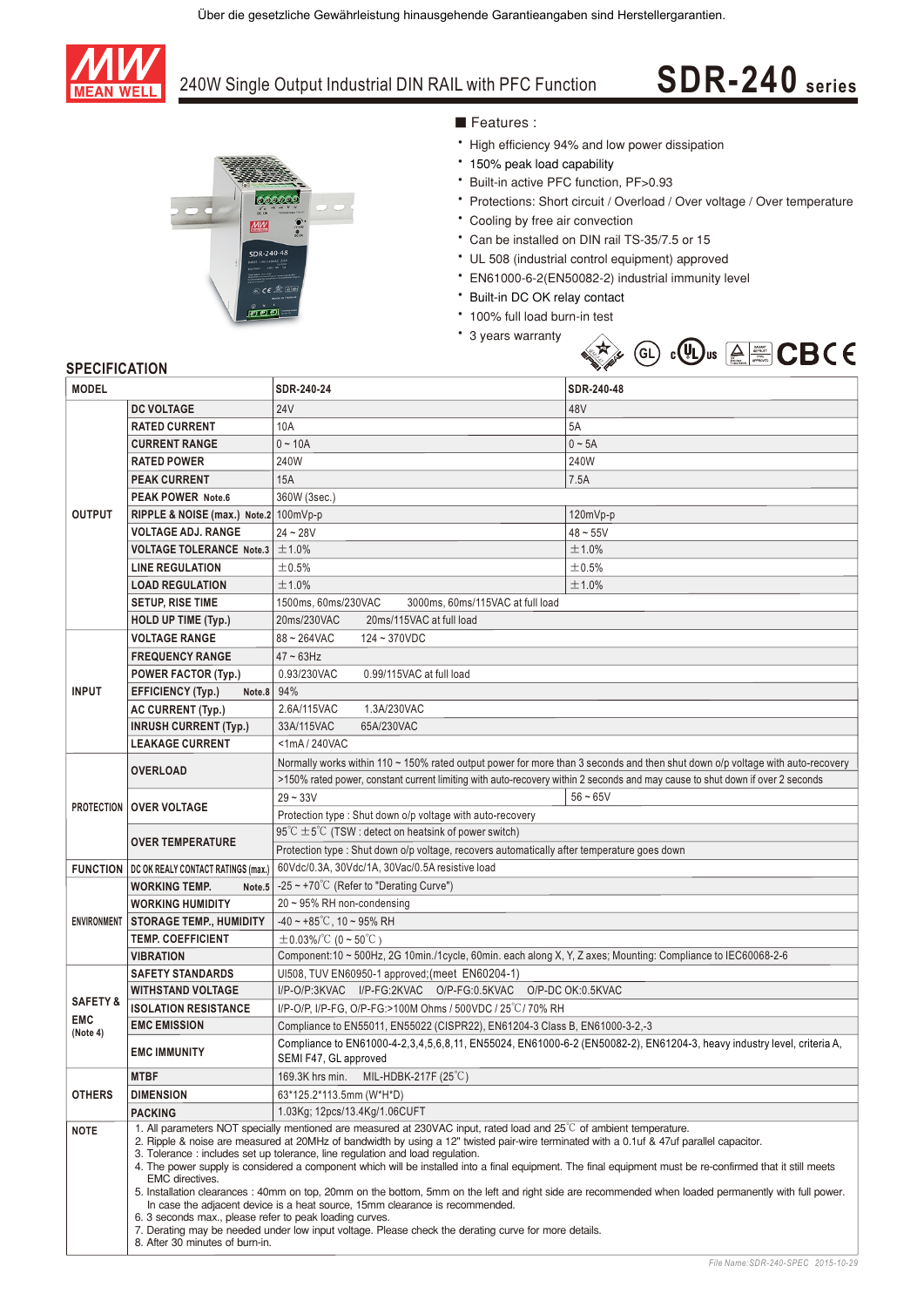

## 240W Single Output Industrial DIN RAIL with PFC Function **SDR-240 series**